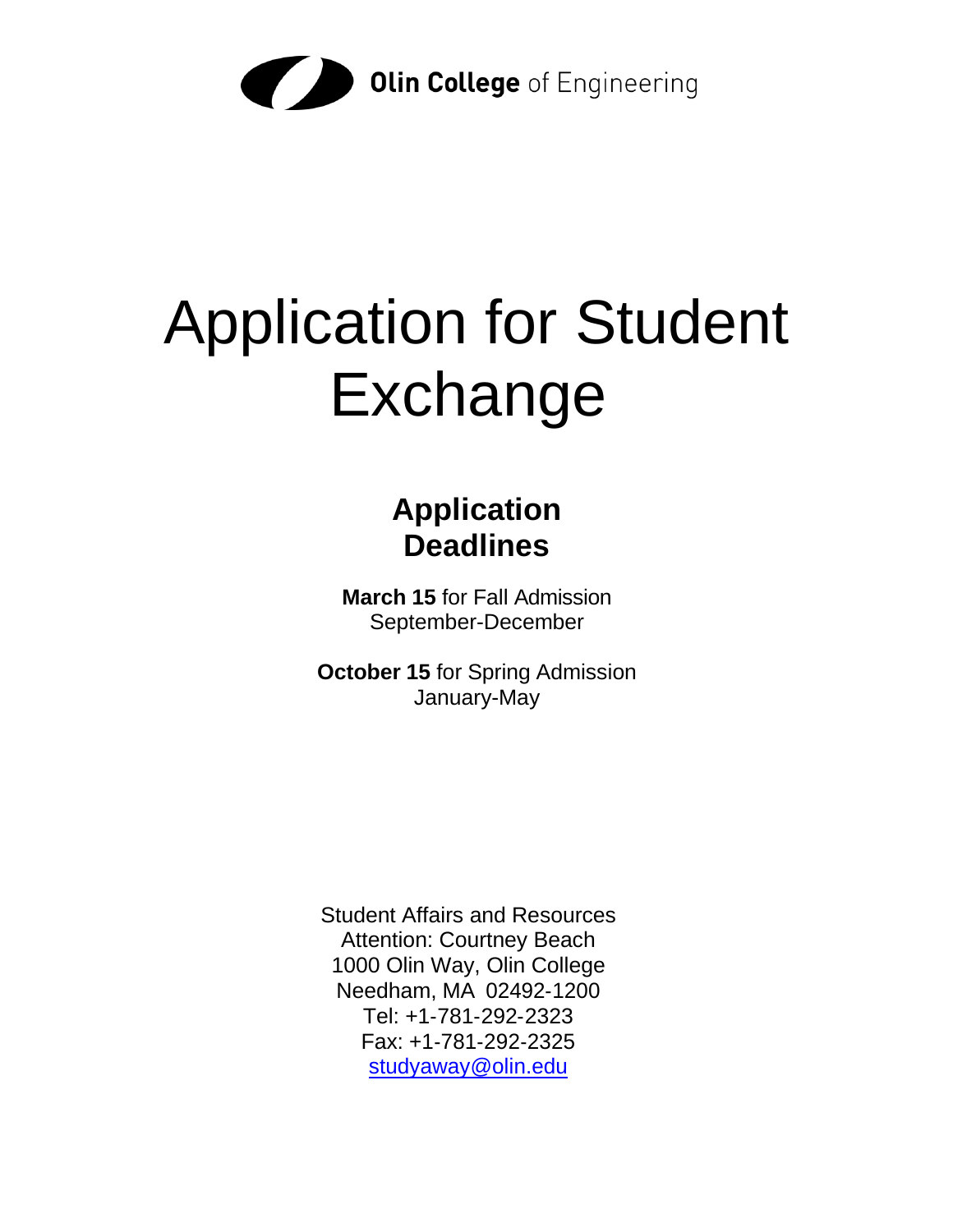

## **Application Form**

| <b>Personal Information</b>                                                                                                                                     |                                                                                                                                                                                                                                |  |  |  |  |  |
|-----------------------------------------------------------------------------------------------------------------------------------------------------------------|--------------------------------------------------------------------------------------------------------------------------------------------------------------------------------------------------------------------------------|--|--|--|--|--|
|                                                                                                                                                                 |                                                                                                                                                                                                                                |  |  |  |  |  |
| <b>SCHOOL</b>                                                                                                                                                   | School name: experience and the second contract of the second contract of the second contract of the second contract of the second contract of the second contract of the second contract of the second contract of the second |  |  |  |  |  |
|                                                                                                                                                                 |                                                                                                                                                                                                                                |  |  |  |  |  |
|                                                                                                                                                                 |                                                                                                                                                                                                                                |  |  |  |  |  |
| Website: __________________________                                                                                                                             |                                                                                                                                                                                                                                |  |  |  |  |  |
| STUDENT INFORMATION                                                                                                                                             |                                                                                                                                                                                                                                |  |  |  |  |  |
|                                                                                                                                                                 |                                                                                                                                                                                                                                |  |  |  |  |  |
|                                                                                                                                                                 | Date of Birth: (month) (day) (gear) Place of Birth: 2000 Contract Control of Birth: 2001                                                                                                                                       |  |  |  |  |  |
| Country of citizenship<br><u>Country</u> of citizenship<br>Gender: $\Box$ Male $\Box$ Female                                                                    |                                                                                                                                                                                                                                |  |  |  |  |  |
|                                                                                                                                                                 |                                                                                                                                                                                                                                |  |  |  |  |  |
| <b>Educational Information</b>                                                                                                                                  |                                                                                                                                                                                                                                |  |  |  |  |  |
|                                                                                                                                                                 |                                                                                                                                                                                                                                |  |  |  |  |  |
| Academic Major or Discipline of Study:<br><u> 1989 - Johann Stoff, deutscher Stoff, der Stoff, der Stoff, der Stoff, der Stoff, der Stoff, der Stoff, der S</u> |                                                                                                                                                                                                                                |  |  |  |  |  |
| How many years of study does your current program require? _____________________                                                                                |                                                                                                                                                                                                                                |  |  |  |  |  |
|                                                                                                                                                                 |                                                                                                                                                                                                                                |  |  |  |  |  |
| Please list any relevant English courses you have taken at your home institution:                                                                               |                                                                                                                                                                                                                                |  |  |  |  |  |
|                                                                                                                                                                 | $\overline{2}$                                                                                                                                                                                                                 |  |  |  |  |  |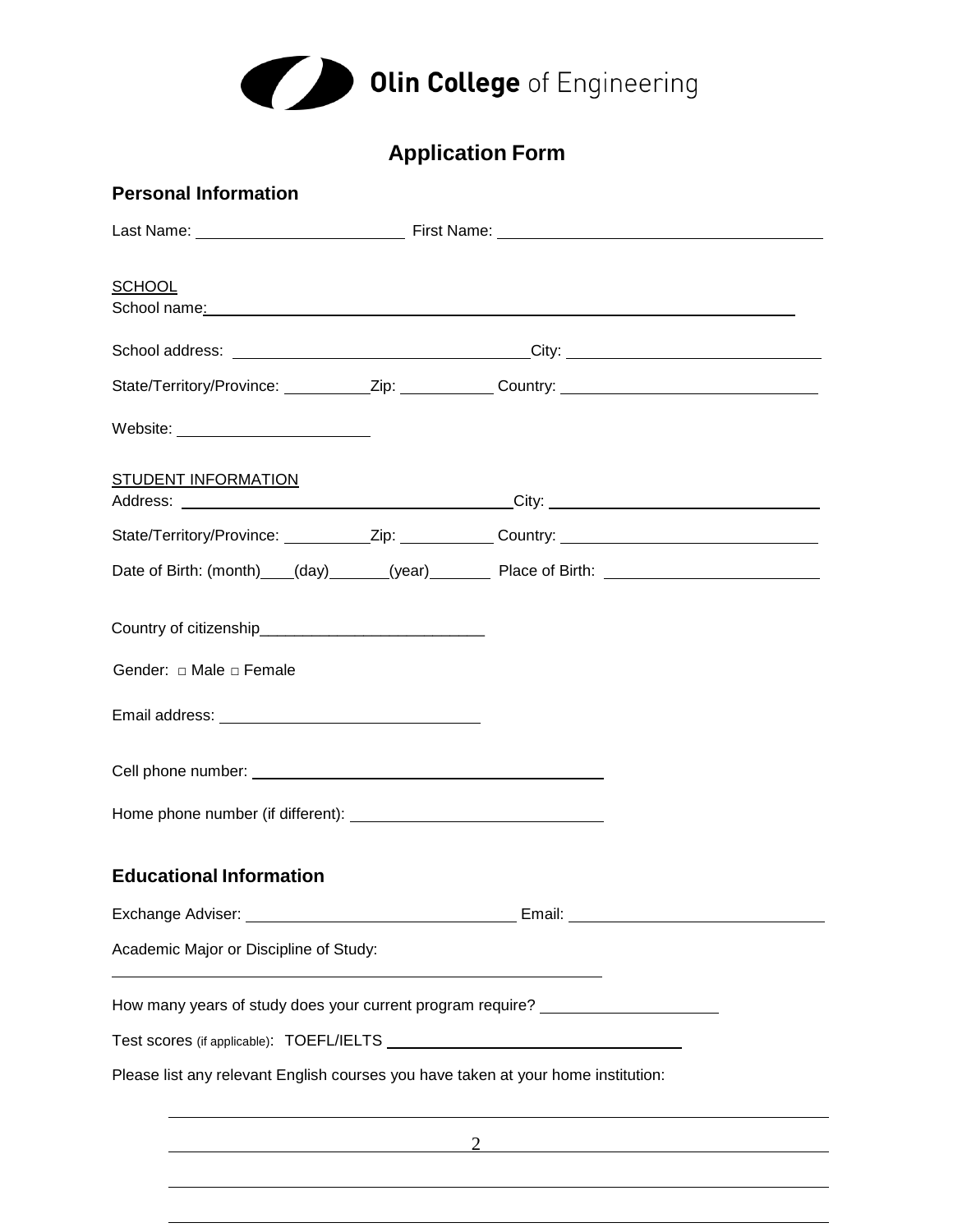

#### **Emergency Contact Information**

| Check the box that best describes your Citizenship/Residency                    |                                            |  |  |  |  |
|---------------------------------------------------------------------------------|--------------------------------------------|--|--|--|--|
|                                                                                 |                                            |  |  |  |  |
| □ I am a permanent resident of the U.S. and a citizen of ______________________ |                                            |  |  |  |  |
| Date Green Card issued: <b>Fig. 2.1. Fig. 2.1. Except</b>                       |                                            |  |  |  |  |
|                                                                                 | Alien registration number: Expiration date |  |  |  |  |
| □ I am a U.S. citizen                                                           |                                            |  |  |  |  |
| If you are currently in the U.S. on a visa, please list the type                |                                            |  |  |  |  |
|                                                                                 |                                            |  |  |  |  |
|                                                                                 |                                            |  |  |  |  |

#### **APPLICANT CHECKLIST**

Please keep copies of your submitted application, forms, and documents.

- $\Box$  Submit the complete application form contained in this document, and essay.
- □ Submit one official institutional transcript with an English translation if necessary.
- $\Box$  Submit a legible photocopy of your passport identification page.
- $\Box$  Provide proof of proficiency in English (for non-English speaking students only TOEFL or IELTS).
- □ Submit Exchange Student Course Preference sheet (included).

→ All exchange students will be provided with housing on campus during both Fall and Spring semesters.

**→** Olin exchange students will enter the U.S. in F‐1 Exchange Visitor status. Once you have completed the application and submitted all documents required for admission, you will be issued your immigration document (Form I‐20).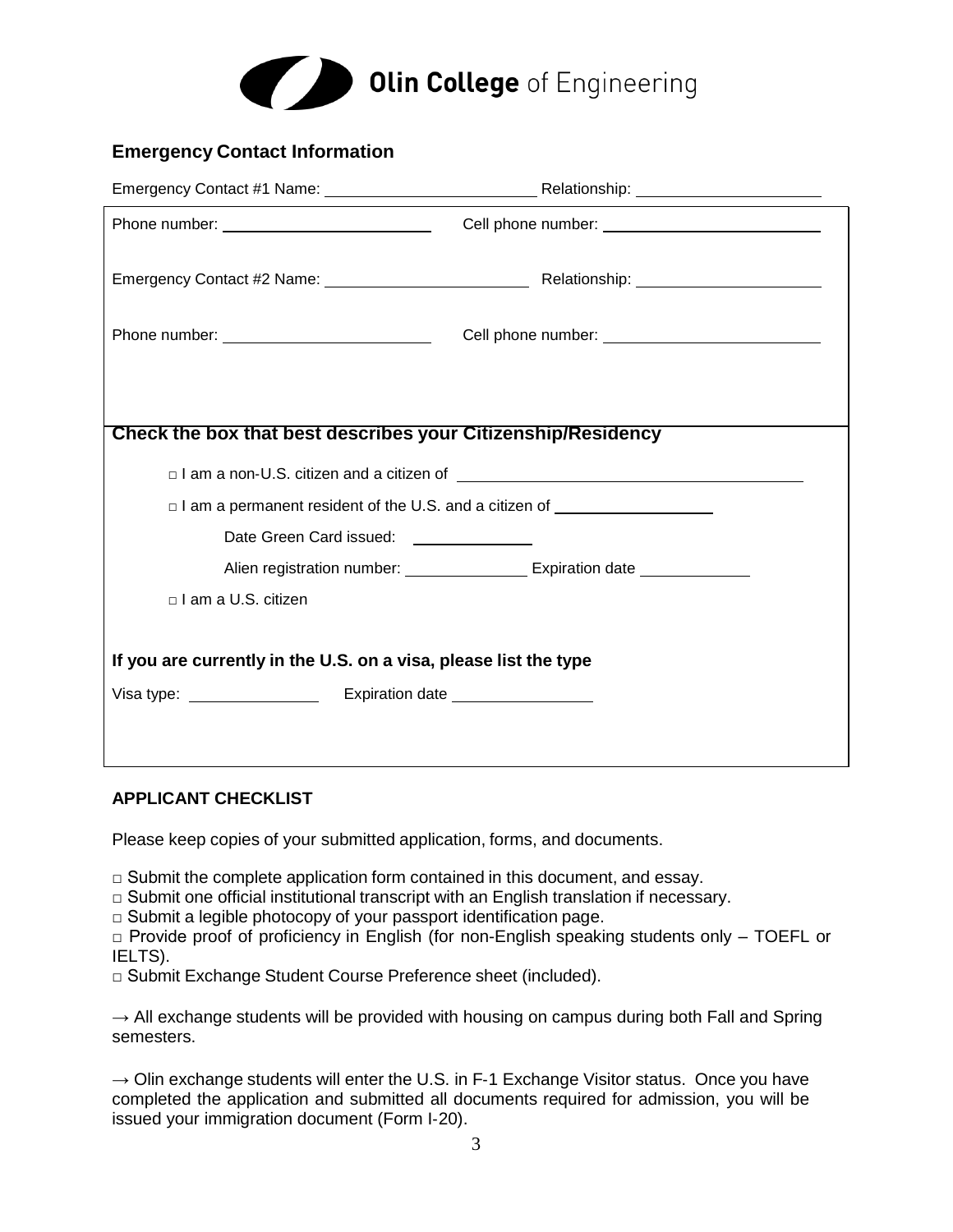

### **ESSAY**

**What do you hope to gain from participating in an exchange at Olin College?**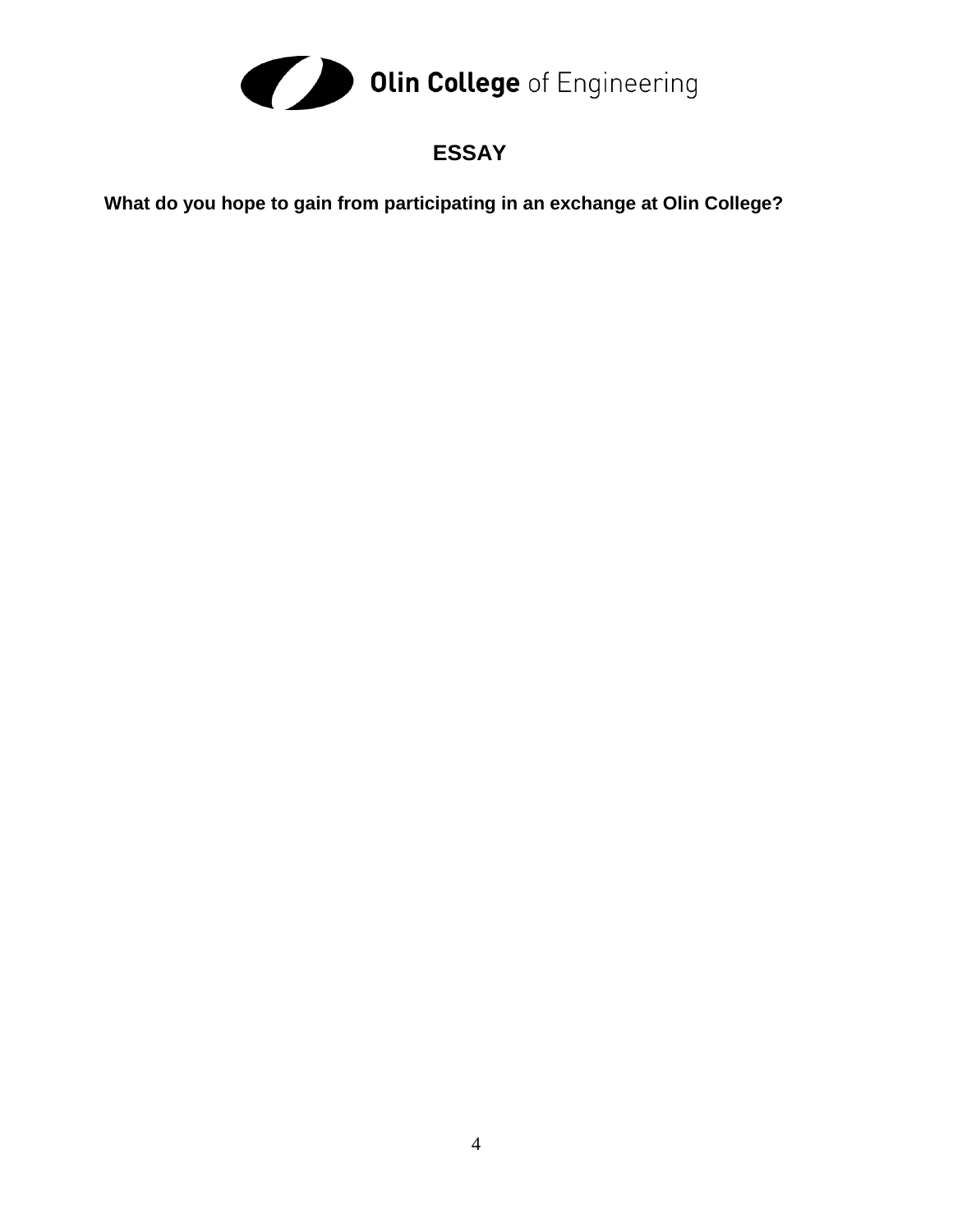

#### **AGREEMENTS:**

*Please read the statements below carefully and initial each one on the line provided. Then sign to acknowledge you understand your obligations to Olin College.*

- I agree to abide by the rules and regulations of Olin College while I am on exchange.
- I agree to meet all financial obligations while I am on exchange and not leave the United States without paying any debts owed to Olin College or other entities. \_\_\_\_\_\_\_
- I agree to submit a complete and accurate Health and Immunization Record form and comply with all immunization requirements meeting the regulations of Olin College and the Commonwealth of Massachusetts.
- I agree to pay \$300 USD for the use of a laptop computer with Olin-ready software. I understand that I must return the laptop to the College before I depart.

I understand my obligations to Olin College and certify that the information on this application is correct.

*Signature Full name printed Date*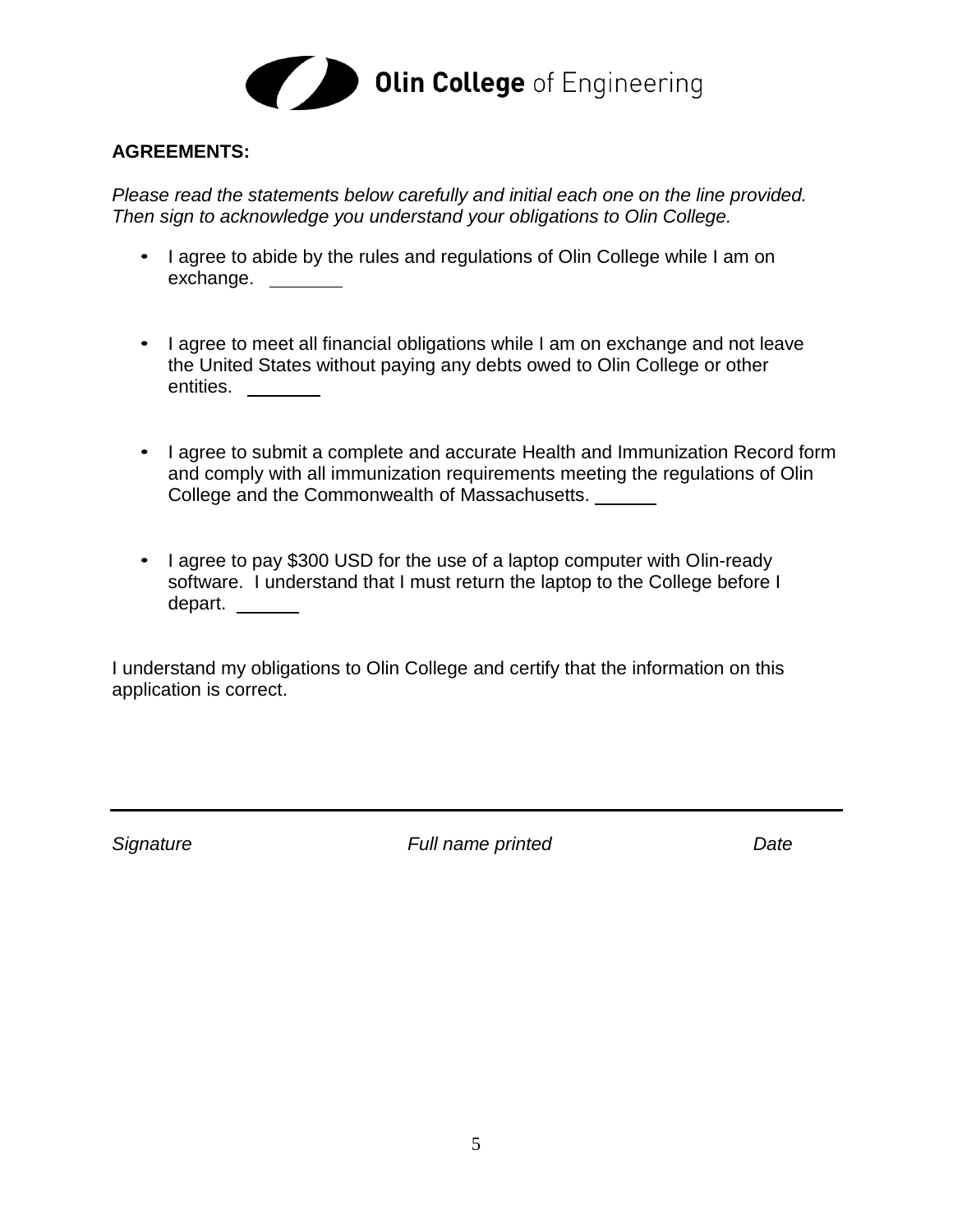#### **Notes about Courses at Olin**

The Olin College Catalog, containing a complete listing of all Olin classes, may be found at <http://olin.smartcatalogiq.com/>

Because of faculty schedules and because Olin offers a range of classes that are team-based and project-oriented, the actual courses offered in a semester vary from term to term. For semester-specific information, please visit the **Semester Information and FAQ** page [\(http://www.olin.edu/student-affairs](http://www.olin.edu/student-affairs-resources/registrar/semester-information/)[resources/registrar/semester-information/\)](http://www.olin.edu/student-affairs-resources/registrar/semester-information/) on the Olin website and scroll down to **Supplement and Course Offerings Lists**. Fall course listings are usually posted at the beginning of April and Spring course listings in late October. All course offerings and times as well as course descriptions for all Special Topics courses are in these Supplements. If the semester you are applying for is not yet posted, please look at one of the earlier ones, as that will give you a general idea of what to expect.

To help you get started, below is a list of the few courses that are routinely offered only in either Spring or Fall, plus several routinely offered every semester. Also listed are courses that are generally not open to exchange students.

#### **Fall only**

| $\bullet$ ENGR1200 | Design Nature                                            |
|--------------------|----------------------------------------------------------|
| $\bullet$ ENGR1125 | Introduction to Sensors, Instrumentation and Measurement |
| • MTH1111/SCI1111  | Modeling and Simulation of the Physical World            |
| $\bullet$ ENGR2110 | <b>Principles of Engineering</b>                         |
|                    |                                                          |

#### **Spring only**

- ENGR2250 User Oriented Collaborative Design
- AHSE1515 Products and Markets

#### **Courses that are offered BOTH Spring and Fall**

- ENGR3290 Affordable Design and Entrepreneurship
- ENGR2510 Software Design
- SCI12XX Biology foundation course
- SCI1410 Material Science

#### **Courses NOT appropriate for exchange students**

- SUST2201 Introduction to Sustainability
- SUST3301 Sustainability Synthesis
- AHSE2515 Iterate
- AHSE3515 Launch
- Capstone courses
- CIEXXXXX Curriculum Innovation Experiment